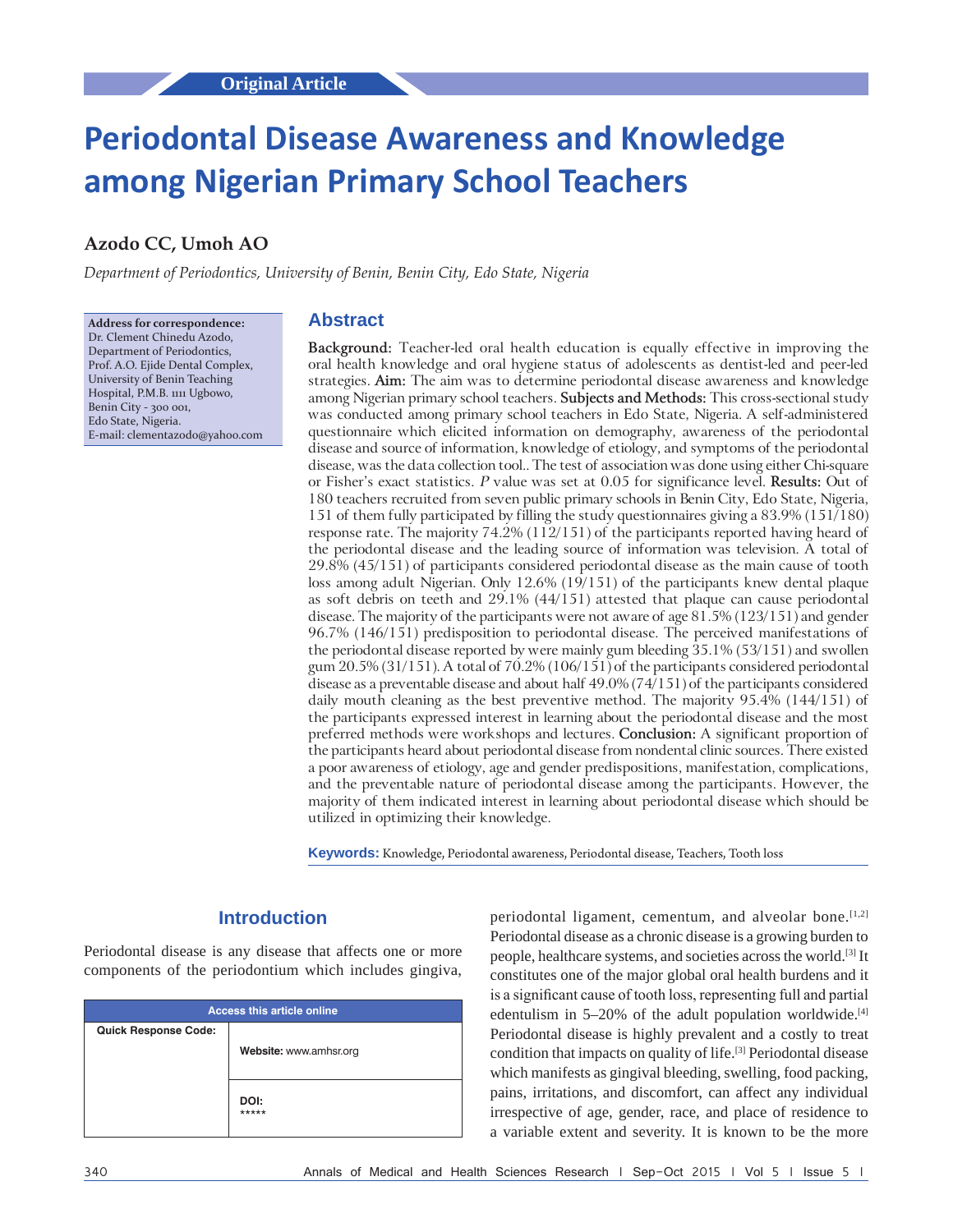common and more severe in older individual especially those over 40 years, males, Negroid race, rural dwellers and residents of developing countries.[5,6] The World Health Organization reported that most children and adolescents exhibit signs of mild periodontal disease in the form of gingivitis, while 5–20% of adult populations experience severe periodontal disease in the form of severe periodontitis.<sup>[4]</sup>

The main etiological agent of periodontal disease is plaque, which is a biofilm that contains dominantly microorganisms. These organisms directly through the release of toxins, enzymes and toxic metabolic product and indirectly through complement activation and hypersensitivity reaction cause periodontal disease. However, periodontal disease will only occur when the balance between the host resistance and the etiological agents has been disrupted. The principal risk factors for the periodontal disease are poor diet and nutrition, obesity, physical inactivity, tobacco use, excessive use of alcohol and psychosocial stress, insufficient personal/oral hygiene, and general health.[7-9] These factors act either through one or combination of mechanism to decrease host defense or increase the accumulation or effect of the etiological agent. These environmental factors in combination with genetics have been identified to influence the susceptibility and predisposition to periodontal disease.<sup>[10]</sup>

The removal of plaque and plaque retentive factors which can be achieved by proper oral self-care and dental visit, are considered the most effective preventive measure. The clinical care and chairside prevention are considered both unaffordable and inappropriate for the control of periodontal diseases in many parts of the developing world.[3] Public health measures through the effective collaboration of stakeholders in oral and periodontal health with a focus on the underlying determinants of periodontal diseases is expected to achieve sustainable improvements in oral health.[3] The school system is considered a major stakeholder in preventive oral health because of the tremendous supportive capacity of schools on health programs. Education plays a pivotal role in shaping the lives of children and young adults and schools has proven effective in helping young people learn positive and healthy models of behavior. The opportunity of teacher to instruct all children, uniquely position them in an advantageous way in preventive healthcare delivery. The role of teachers in oral health education, which is a veritable tool in preventing oral disease, can only be harnessed if they are properly trained. Haleem *et al.*<sup>[11]</sup> reported that dentist-led, teacher-led, and peer-led strategies of oral health education are equally effective in improving the oral health knowledge and oral hygiene status of adolescents. The outcome of school health programs depend on the teachers as active participation of teachers contribute to the successful implementation of oral health education program,<sup>[12]</sup> while limited instructions on dental health education among teachers or nonmotivated teachers result in unsuccessful oral health education programs.[13,14] The baseline information is necessary to develop effective training

for primary school teachers. Hence, the objective of the study was to determine the baseline periodontal disease awareness and knowledge of Nigerian primary school teachers.

### **Subjects and Methods**

This cross-sectional study was conducted among the public primary school teachers in Benin City, Edo State, Nigeria. The participants in this study were selected using multistage sampling technique and care was taken to avoid selection bias.The tool for data collection was a self-developed, validated, self-administered questionnaire. The questionnaire for the study was developed by the researchers and validated by Periodontologists. The developed questionnaire was pretested among 20 teachers not included in the study and comprised questions on awareness of periodontal disease and sources of information, symptoms of periodontal disease, age, and gender predispositions to periodontal disease, preventable nature of periodontal disease, interest in learning more, and their preferred mode of learning about periodontal disease. Informed consent was obtained from the participants. Participation in the study was voluntary and no incentive was offered. Anonymity was guaranteed the participants and they were encouraged to attempt all questions. The protocol for this study was reviewed and approval granted by the University of Benin Teaching Hospital Ethics and Research Committee. The data were subjected to descriptive statistics in the form of frequencies, cross tabulation, and percentages using Statistical Package of the Social Sciences version 17.0 (Chicago, IL, USA). The demographic characteristics in term of age was categorized into ≤40 years and >40 years, religion as Christianity and non-Christianity (Islam and African Traditional Religion), qualification as less than degree (National Certificate of Education), and greater than or equal to degree (Bachelor Degree, Higher National Diploma, Master's Degree, and Doctor of Philosophy) class taught as senior and junior, years of experience as  $\leq 10$  years and >10 years. The periodontal awareness was considered as dependent variable while demographic characteristics were considered as an independent variable. The test of association was done using either Chi-square or Fisher's exact statistics where applicable. *P* value was set at 0.05 for significance level.

#### **Results**

Out of 180 teachers recruited from seven public primary schools in Benin City, Edo State, Nigeria, 151 of them fully participated by filling the study questionnaire giving an 83.9% (151/180) response rate.

#### **Demographic characteristics**

The majority of the participants were >40 years old, females, Christians worked for more than 10 years, had teaching qualifications less than a degree and taught junior primary class [Table 1].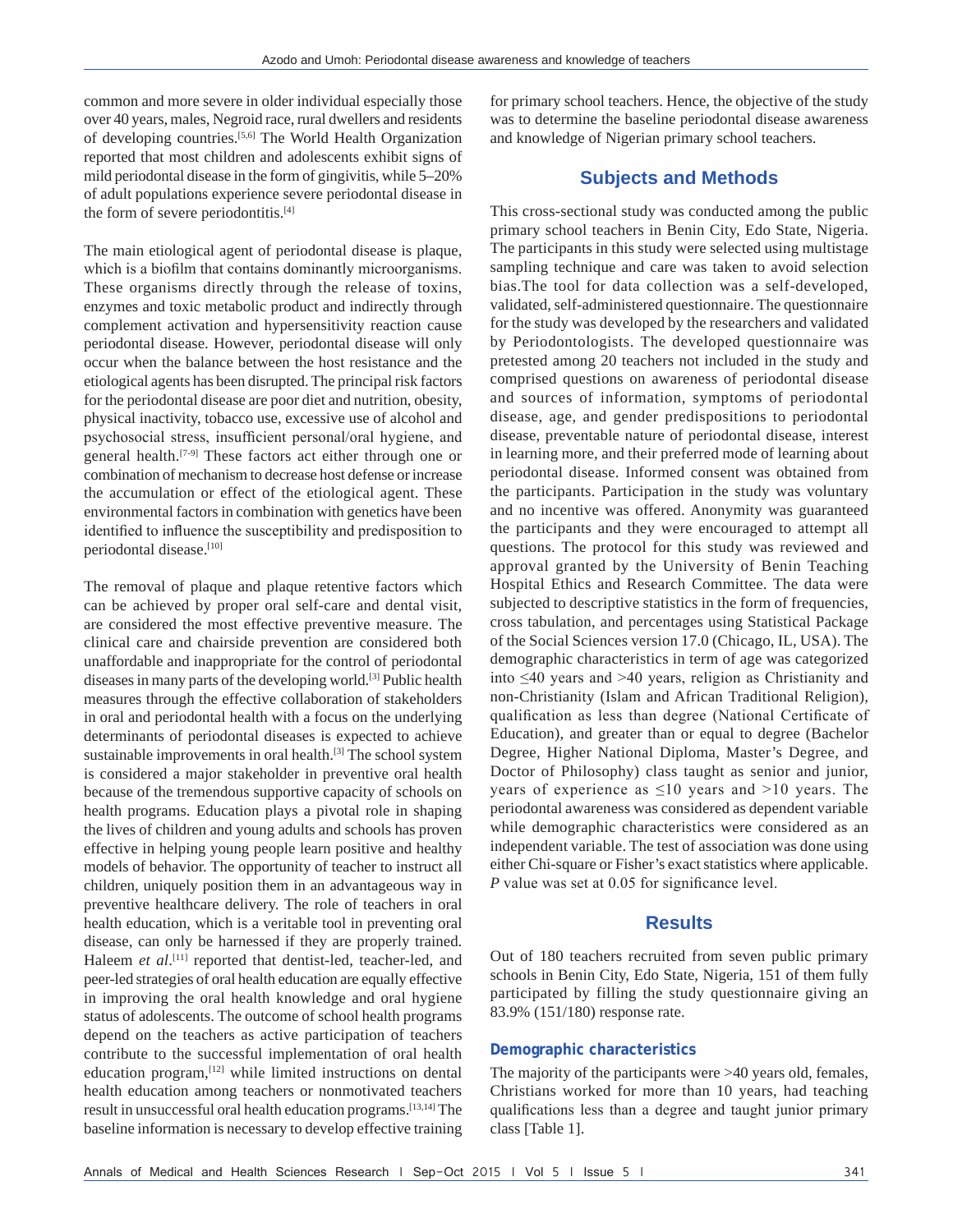| Azodo and Umoh: Periodontal disease awareness and knowledge of teachers |  |  |  |  |  |  |  |
|-------------------------------------------------------------------------|--|--|--|--|--|--|--|
|-------------------------------------------------------------------------|--|--|--|--|--|--|--|

| Table 1: Demographic characteristics of the participants                         |            |              |             |  |  |
|----------------------------------------------------------------------------------|------------|--------------|-------------|--|--|
| <b>Characteristics</b>                                                           |            | Gender n (%) | Total       |  |  |
|                                                                                  | Male       | Female       | n (%)       |  |  |
| Age (years)                                                                      |            |              |             |  |  |
| $\leq 40$                                                                        | 10(47.6)   | 48 (36.9)    | 58 (38.4)   |  |  |
| >40                                                                              | 11 (52.4)  | 82 (63.1)    | 93 (61.6)   |  |  |
| Religion                                                                         |            |              |             |  |  |
| Christianity                                                                     | 16 (76.2)  | 116 (89.2)   | 132 (87.4)  |  |  |
| Non-christianity                                                                 | 5(23.8)    | 14 (10.8)    | 19 (12.6)   |  |  |
| Qualification                                                                    |            |              |             |  |  |
| <degree< td=""><td>19 (90.5)</td><td>97 (74.6)</td><td>116 (76.8)</td></degree<> | 19 (90.5)  | 97 (74.6)    | 116 (76.8)  |  |  |
| $\geq$ Degree                                                                    | 2(9.5)     | 33(25.4)     | 35(23.2)    |  |  |
| Class taught                                                                     |            |              |             |  |  |
| Junior                                                                           | 9(42.9)    | 69 (53.1)    | 78 (51.7)   |  |  |
| Senior                                                                           | 12 (57.1)  | 61 (46.9)    | 73 (48.3)   |  |  |
| Years of experience                                                              |            |              |             |  |  |
| $\leq 10$                                                                        | 8(38.1)    | 54 (41.5)    | 62 (41.1)   |  |  |
| >10                                                                              | 13 (61.9)  | 76 (58.5)    | 89 (58.9)   |  |  |
| Total                                                                            | 21 (100.0) | 130 (100.0)  | 151 (100.0) |  |  |

| Table 2: Periodontal disease awareness of the participants                |                                                |           |      |  |
|---------------------------------------------------------------------------|------------------------------------------------|-----------|------|--|
| <b>Characteristics</b>                                                    | <b>Heard of periodontal</b><br>disease $n$ (%) |           | P    |  |
|                                                                           | Yes                                            | No        |      |  |
| Age (years)                                                               |                                                |           |      |  |
| $\leq 40$                                                                 | 40 (69.0)                                      | 18 (31.0) | 0.25 |  |
| >40                                                                       | 72 (77.4)                                      | 21(22.6)  |      |  |
| Gender                                                                    |                                                |           |      |  |
| Male                                                                      | 15 (71.4)                                      | 6(28.6)   | 0.76 |  |
| Female                                                                    | 97 (74.6)                                      | 33(25.4)  |      |  |
| Religion                                                                  |                                                |           |      |  |
| Christianity                                                              | 98 (74.2)                                      | 34 (25.8) | 0.96 |  |
| Non-christianity                                                          | 14 (73.7)                                      | 5(26.3)   |      |  |
| <b>Educational attainment</b>                                             |                                                |           |      |  |
| <degree< td=""><td>86 (74.1)</td><td>30(25.9)</td><td>0.99</td></degree<> | 86 (74.1)                                      | 30(25.9)  | 0.99 |  |
| $\geq$ Degree                                                             | 26 (74.3)                                      | 9(25.7)   |      |  |
| Class taught                                                              |                                                |           |      |  |
| Junior                                                                    | 51 (65.4)                                      | 27(34.6)  | 0.01 |  |
| Senior                                                                    | 61 (83.6)                                      | 12(16.4)  |      |  |
| Years of experience                                                       |                                                |           |      |  |
| $\leq 10$                                                                 | 44 (71.0)                                      | 18 (29.0) | 0.45 |  |
| >10                                                                       | 68 (76.4)                                      | 21(23.6)  |      |  |
| Total                                                                     | 112 (74.2)                                     | 39 (25.8) |      |  |

### **Periodontal disease awareness**

A total of 112 (74.2%) of the participants reported awareness of the periodontal disease. The class taught was significantly associated with periodontal disease awareness (*P* = 0.01) [Table 2].

#### **Sources of information on periodontal disease**

The main sources of information on periodontal disease were television 33.9% (38/151), friends 16.1% (18/151), school 16.1% (18/151), radio 15.2% (17/151), and dental clinic 10.7% (12/151) [Figure 1].



**Figure 1:** Sources of information on periodontal disease among the participants

#### **Awareness of causes of tooth loss among adults**

Of the participant, 29.8% (45/151) of them considered periodontal disease as the main cause of tooth loss among adults in Nigeria. The other major reported causes of tooth loss among the participants were dental caries 31.8% (48/151) and ageing 19.2% (29/151). There was a significant association between gender  $(P < 0.01)$ , qualification  $(P = 0.02)$ , and awareness of the most common causes of tooth loss among adults [Table 3].

#### **Awareness of meaning of dental plaque and its consequences**

Only 12.6% (19/151) of the participants knew dental plaque as soft debris on teeth. Less than one-third (29.1%) of the participants attested that plaque can cause periodontal disease while others reported it can dental caries 12.6% (19/151) and teeth staining 10.6% (16/151) [Table 4].

#### **Awareness of age and gender predisposition to periodontal disease**

Tables 5 and 6 show that the majority of the participants were not aware of age and gender predispositions to periodontal disease.

#### **Awareness of symptoms of periodontal disease**

The perceived manifestations of periodontal disease among participants reported were gum bleeding 35.1% (53/151), swollen gum 20.5% (31/151), painful gum 13.2% (20/151), and hole on the tooth 12.6% (19/151) [Figure 2].

#### **Awareness of preventable nature of periodontal disease**

A total of 70.2% (106/151) of the participants considered periodontal disease as a preventable disease [Table 7].

#### **Best preventive method of periodontal disease**

About half 49.0% (74/151) of the participants considered daily mouth cleaning as the best preventive method, while 7.9% (12/151) considered regular vitamin ingestion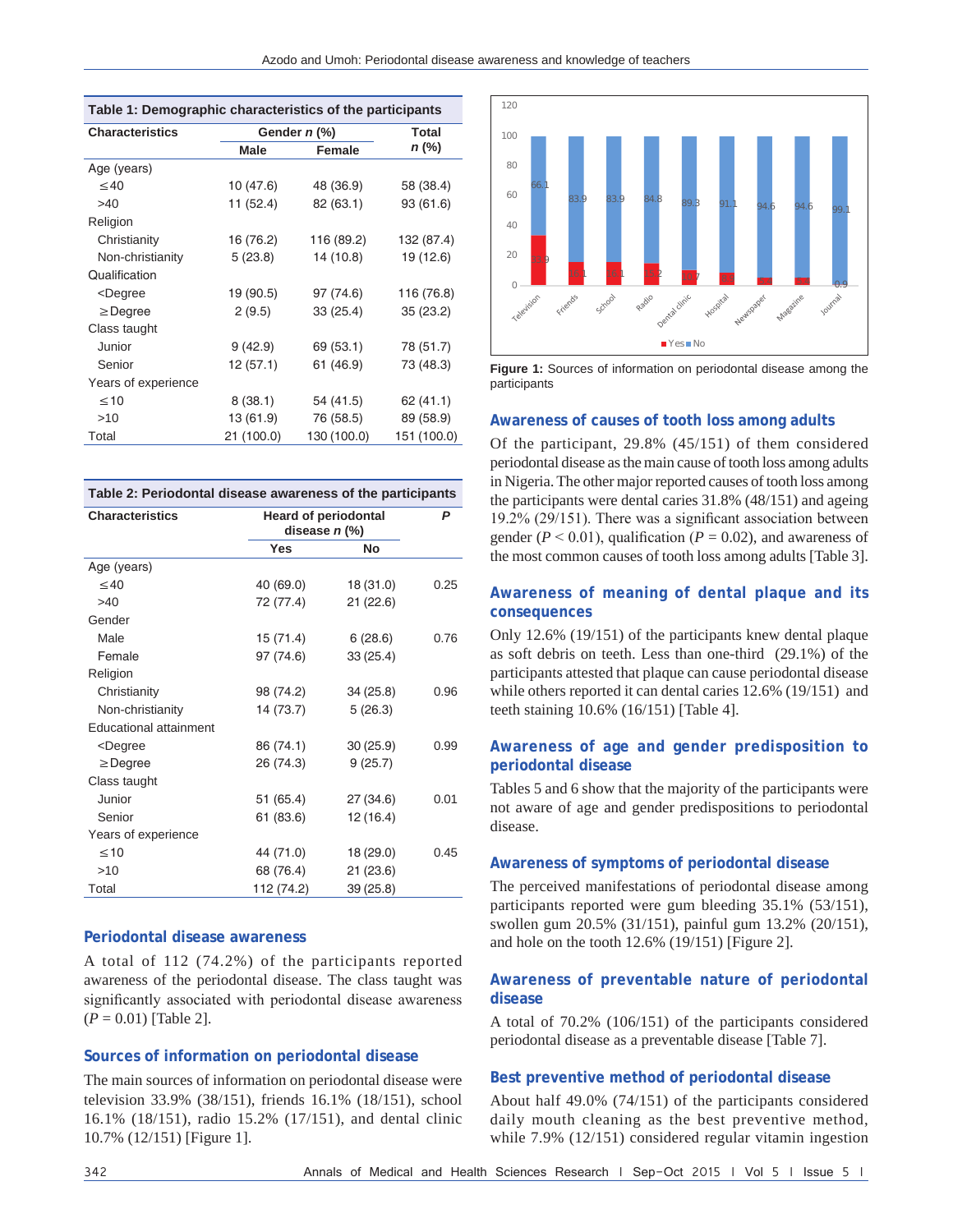| Table 3: Participants' awareness of common causes of tooth loss in adults                                    |           |                            |                      |              |        |
|--------------------------------------------------------------------------------------------------------------|-----------|----------------------------|----------------------|--------------|--------|
| <b>Characteristics</b>                                                                                       |           | Causes of tooth loss n (%) |                      |              | P      |
|                                                                                                              | Ageing    | <b>Periodontal disease</b> | <b>Dental caries</b> | I don't know |        |
| Age (years)                                                                                                  |           |                            |                      |              |        |
| $\leq 40$                                                                                                    | 11(19.0)  | 16 (27.6)                  | 18 (31.0)            | 13(22.4)     | 0.88   |
| >40                                                                                                          | 18 (19.4) | 29 (31.2)                  | 30(32.3)             | 16 (17.2)    |        |
| Gender                                                                                                       |           |                            |                      |              |        |
| Male                                                                                                         | 1(4.8)    | 13(61.9)                   | 2(9.5)               | 5(23.8)      | < 0.01 |
| Female                                                                                                       | 28(21.5)  | 32(24.6)                   | 46 (35.4)            | 24 (19.2)    |        |
| Religion                                                                                                     |           |                            |                      |              |        |
| Christianity                                                                                                 | 26 (19.7) | 38 (28.8)                  | 41(41.1)             | 27(20.5)     | 0.74   |
| Non-christianity                                                                                             | 3(15.8)   | 7(36.8)                    | 7(36.8)              | 2(10.5)      |        |
| <b>Educational attainment</b>                                                                                |           |                            |                      |              |        |
| <degree< td=""><td>19(16.4)</td><td>41(35.3)</td><td>33 (28.4)</td><td>23 (19.8)</td><td>0.02</td></degree<> | 19(16.4)  | 41(35.3)                   | 33 (28.4)            | 23 (19.8)    | 0.02   |
| $\geq$ Degree                                                                                                | 10(28.6)  | 4 (11.4)                   | 15 (42.9)            | 6(17.1)      |        |
| Class taught                                                                                                 |           |                            |                      |              |        |
| Junior                                                                                                       | 19 (24.4) | 21(26.9)                   | 27 (34.6)            | 11(14.1)     | 0.02   |
| Senior                                                                                                       | 10(13.7)  | 24 (32.9)                  | 21(28.8)             | 18 (24.7)    |        |
| Years of experience                                                                                          |           |                            |                      |              |        |
| $\leq 10$                                                                                                    | 10(16.1)  | 21(33.9)                   | 17 (27.4)            | 14 (22.6)    | 0.50   |
| >10                                                                                                          | 19(21.3)  | 24 (27.0)                  | 31(34.8)             | 15 (16.9)    |        |
| Total                                                                                                        | 29 (19.2) | 45 (29.8)                  | 48 (31.8)            | 29 (19.2)    |        |



**Figure 2:** Participants' reported awareness of symptoms of periodontal disease

and 17.9% (27/151) less sugar consumption as the best preventive method.

#### **Interest in learning and most preferred method of learning about periodontal disease**

The majority 95.4% (144/151) of the participants expressed interest in learning about the periodontal disease. The most preferred methods in learning about periodontal disease in descending order were workshops, lectures, pamphlets, conferences, posters, and E-mail [Table 8].

#### **Discussion**

Periodontal disease is a major public oral health problem that impairs mastication, speech, esthetics, and oral health-related quality of life. The maintenance of periodontal health requires an informed public as well as self-awareness of the disease to motivate the sufferer into play role in the prevention and control of the disease through self-care and professional assistance.[15] It has been stated that periodontal disease awareness of the general public is strategically important because patients are more likely to seek professional treatment for the periodontal disease when they are aware of its existence.[16] In this study, 74.2% of the participants reported that they heard of the periodontal disease. The sources of information were varied with electronic media, specifically television indicated as the prevalent source of health information. The peripheral nature of the information gained from this source reemphasizes the role of healthcare provider in reinforcing correct information and clarifying the erroneous beliefs. It has been stated that information on health are well ingrained if received with reinforcement.<sup>[17]</sup> Although Savage<sup>[18]</sup> advocated the use of the mass media such as electronic media to promote periodontal health awareness, previous study revealed low positive preventive behavioral change despite high recall of oral health message from television campaign.[19] In comparison with a study in China, teachers' oral health information were also from many sources but dentists constituted the majority.[20] The participants who taught senior primary school children reported significantly higher periodontal disease awareness in this study. This is based on the fact that teachers who teach senior primary school have higher qualifications and may have heard about periodontal disease from the schools they attended, newspaper, magazine, and journal which also serve as valuable sources of oral health information. Periodontal disease as a component of chronic disease burden is said to be accelerating globally, advancing across all regions, and pervading all socioeconomic classes.[8] Although, periodontal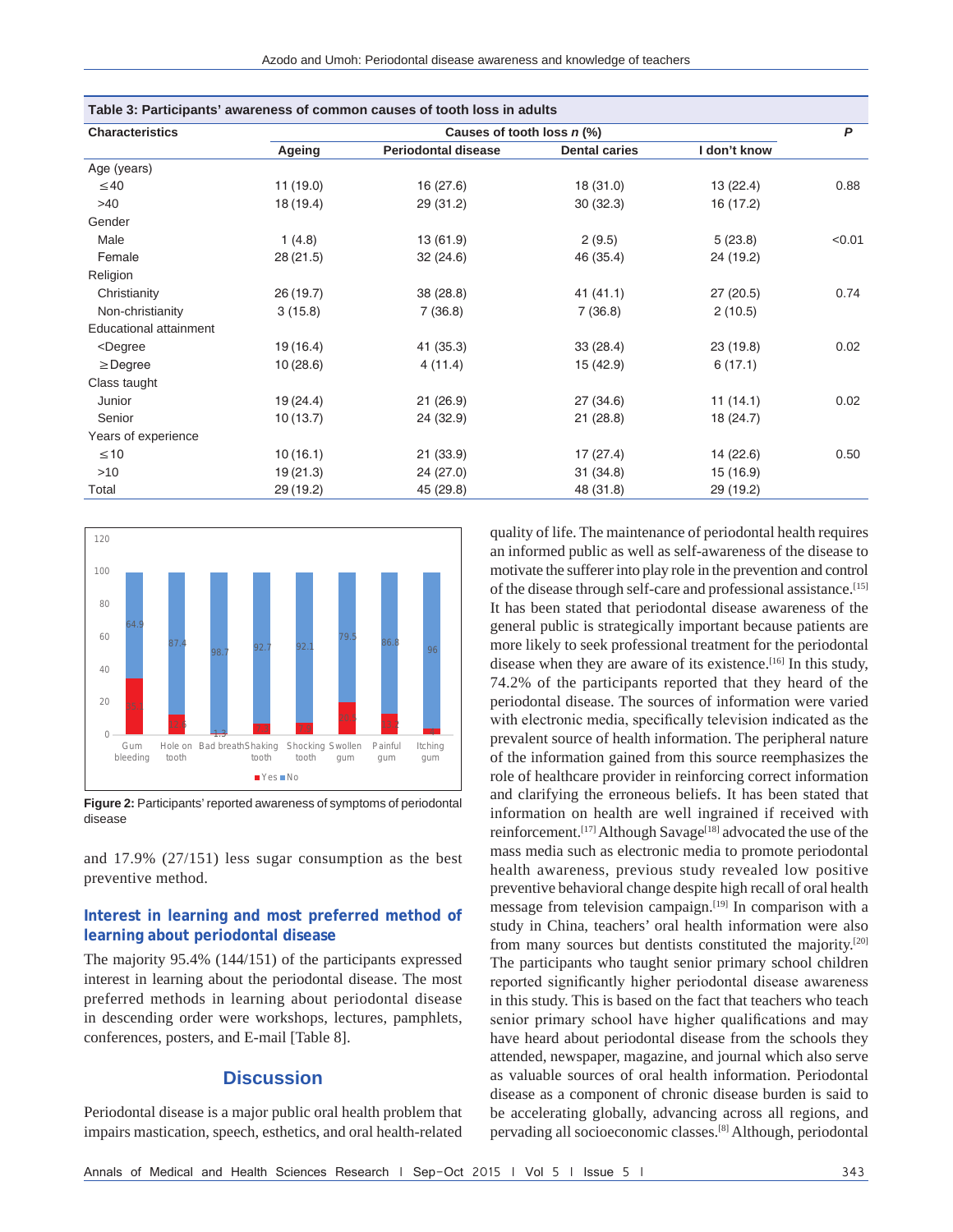| Table 4: Participants' awareness of meaning of dental plaque                                                 |                                  |                   |                    |              |      |
|--------------------------------------------------------------------------------------------------------------|----------------------------------|-------------------|--------------------|--------------|------|
| <b>Characteristics</b>                                                                                       | Meaning of dental plaque $n$ (%) |                   |                    |              |      |
|                                                                                                              | Soft debris                      | Staining of teeth | <b>Hard debris</b> | I don't know |      |
| Age (years)                                                                                                  |                                  |                   |                    |              |      |
| $\leq 40$                                                                                                    | 6(10.3)                          | 6(10.3)           | 17(29.3)           | 29(50.0)     | 0.35 |
| >40                                                                                                          | 13 (14.0)                        | 13(14.0)          | 16 (17.2)          | 51 (54.8)    |      |
| Gender                                                                                                       |                                  |                   |                    |              |      |
| Male                                                                                                         | 3(14.3)                          | 2(9.5)            | 8(38.1)            | 8(38.1)      | 0.27 |
| Female                                                                                                       | 16 (12.3)                        | 17(13.1)          | 25 (19.2)          | 72 (55.4)    |      |
| Religion                                                                                                     |                                  |                   |                    |              |      |
| Christianity                                                                                                 | 16(12.1)                         | 17 (12.9)         | 26 (19.7)          | 73 (55.3)    | 0.29 |
| Non-christianity                                                                                             | 3(15.8)                          | 2(10.5)           | 7(36.8)            | 7(36.8)      |      |
| Educational attainment                                                                                       |                                  |                   |                    |              |      |
| <degree< td=""><td>13(11.2)</td><td>15 (12.9)</td><td>25(21.6)</td><td>63 (54.3)</td><td>0.78</td></degree<> | 13(11.2)                         | 15 (12.9)         | 25(21.6)           | 63 (54.3)    | 0.78 |
| $\geq$ Degree                                                                                                | 6(17.1)                          | 4(11.4)           | 8(22.9)            | 17 (48.6)    |      |
| Class taught                                                                                                 |                                  |                   |                    |              |      |
| Junior                                                                                                       | 7(9.0)                           | 8(10.3)           | 23(29.5)           | 40(51.3)     | 0.08 |
| Senior                                                                                                       | 12(16.4)                         | 11(15.1)          | 10(13.7)           | 40 (54.8)    |      |
| Years of experience                                                                                          |                                  |                   |                    |              |      |
| $\leq 10$                                                                                                    | 10(16.1)                         | 6(9.7)            | 16(25.8)           | 30(48.4)     | 0.40 |
| $>10$                                                                                                        | 9(10.1)                          | 13 (14.6)         | 17(19.1)           | 50 (56.2)    |      |
| Total                                                                                                        | 19 (12.6)                        | 19 (12.6)         | 33 (21.9)          | 80 (53.0)    |      |

| Table 5: Participants' awareness of ageing predisposition |  |  |
|-----------------------------------------------------------|--|--|
| to periodontal disease                                    |  |  |

| <b>Characteristics</b>                                                                       | Meaning of dental plaque $n$ (%) |                      |                                        |      |  |
|----------------------------------------------------------------------------------------------|----------------------------------|----------------------|----------------------------------------|------|--|
|                                                                                              |                                  |                      | $\leq$ 40 years >40 years 1 don't know |      |  |
| Age (years)                                                                                  |                                  |                      |                                        |      |  |
| $\leq 40$                                                                                    | 16 (27.6)                        | 7 (12.1)             | 35(60.3)                               | 0.09 |  |
| >40                                                                                          | 33 (35.5)                        | 21(22.6)             | 39 (41.9)                              |      |  |
| Gender                                                                                       |                                  |                      |                                        |      |  |
| Male                                                                                         | 10 (47.6)                        | 5 (23.8)             | 6(28.6)                                | 0.12 |  |
| Female                                                                                       | 39 (30.0)                        | 23 (17.7)            | 68 (52.3)                              |      |  |
| Religion                                                                                     |                                  |                      |                                        |      |  |
| Christianity                                                                                 | 44 (33.3)                        | 23 (17.4)            | 65 (49.2)                              | 0.62 |  |
| Non-christianity                                                                             | 5(26.3)                          | 5(26.3)              | 9(47.4)                                |      |  |
| <b>Educational attainment</b>                                                                |                                  |                      |                                        |      |  |
| <degree< td=""><td>39 (33.6)</td><td>20 (17.2)</td><td>57 (49.1)</td><td>0.72</td></degree<> | 39 (33.6)                        | 20 (17.2)            | 57 (49.1)                              | 0.72 |  |
| $\geq$ Degree                                                                                | 10(28.6)                         | 8(22.9)              | 17 (48.6)                              |      |  |
| Class taught                                                                                 |                                  |                      |                                        |      |  |
| Junior                                                                                       | 19 (24.4)                        | 16 (20.5)            | 43 (55.1)                              | 0.09 |  |
| Senior                                                                                       | 30(41.1)                         | 12 (16.4)            | 31(42.5)                               |      |  |
| Years of experience                                                                          |                                  |                      |                                        |      |  |
| $\leq 10$                                                                                    |                                  | $21(33.9)$ $8(12.9)$ | 33(53.2)                               | 0.32 |  |
| >10                                                                                          | 28 (31.5)                        | 20 (22.5)            | 41 (46.1)                              |      |  |
| Total                                                                                        | 48 (32.5)                        | 28 (18.5)            | 74 (49.0)                              |      |  |

disease can affect any individual, it is known to be predominant in certain age and gender. The majority of the participants were not aware of age and gender predilection of periodontal disease. The stated significant risk factors for periodontal diseases in developing countries are age, sex, education, rural residence, plaque, and calculus.[21]

Periodontal disease constitute the leading and sometimes second most common cause of tooth loss in studies in the literature.[22-25] A total of 29.8% of participants considered periodontal disease as the main cause of tooth loss among adult Nigerians in this study. The awareness of periodontal disease as the most common cause of tooth loss among adults was significantly higher in males than females. However, participants with first degree or higher qualificationsindicated dental caries and ageing as the more common causes of tooth loss among adult Nigerians than periodontal disease. The erroneous belief of tooth loss with ageing which is dominant in many developing countries and the increasing prevalence of dental caries may have influenced such awareness of the participants with first degree or higher qualifications.

Only a few (12.6%) of the participants knew dental plaque as soft debris on teeth. Likewise, the majority of adults in studies incorrectly defined the meaning of dental plaque, did not know the harmful effect of plaque and its role in the etiology of gingival disease.[26,27] A minority expressed knowledge or ability to identify dental plaque (16.4%) and its harmful effects(22.5%).[28] In this study also, 29.1% attested that plaque can cause periodontal disease and dental caries (12.6%). This contrasted with findings of a study among Japanese junior high school students who accorded dental caries (48%), a higher implication of dental plaque than periodontal disease  $(31\%)$ .<sup>[29]</sup> Obviously, dental caries being of higher prevalence than periodontal diseases among the young may be the explanation.

Globally, gingival bleeding is the most prevalent sign of periodontal disease, whereas the presence of deep periodontal pockets varies from 10% to 15% in adult populations.<sup>[7,8]</sup> Gingival bleeding and enlargement were the two most common manifestations of periodontal disease that participants were aware of Taani<sup>[26]</sup> and Alwaeli and Al-Jundi<sup>[28]</sup> reported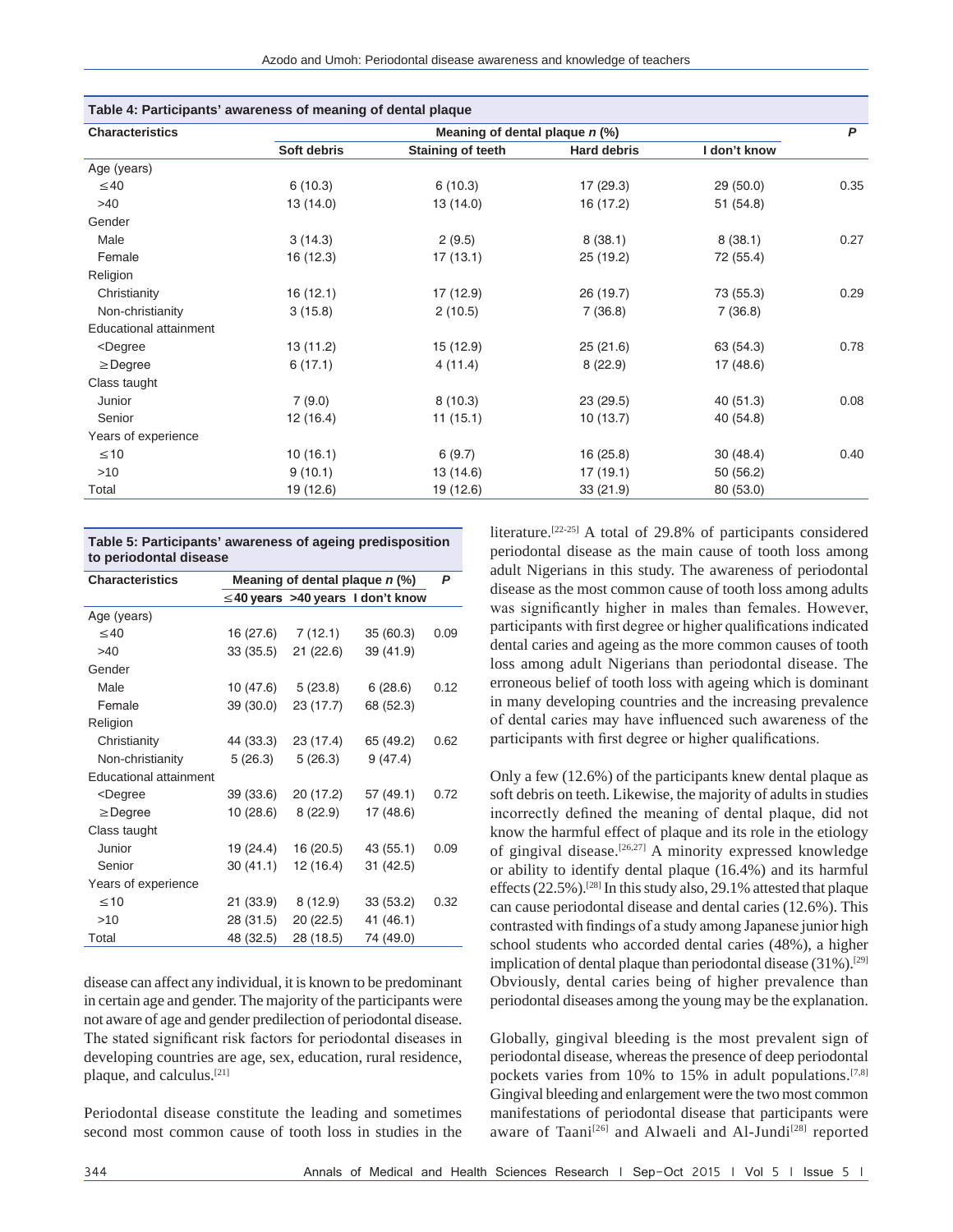| Table 6: Participants' awareness of gender predisposition to periodontal disease                                      |             |                             |             |              |                   |  |
|-----------------------------------------------------------------------------------------------------------------------|-------------|-----------------------------|-------------|--------------|-------------------|--|
| <b>Characteristics</b>                                                                                                |             | Gender predisposition n (%) |             |              |                   |  |
|                                                                                                                       | <b>Male</b> | Female                      | <b>Both</b> | I don't know |                   |  |
| Age (years)                                                                                                           |             |                             |             |              |                   |  |
| $\leq 40$                                                                                                             | 4(6.9)      | 9(15.5)                     | 18(31.0)    | 27(46.6)     | 0.06 <sup>F</sup> |  |
| >40                                                                                                                   | 1(1.1)      | 27(29.0)                    | 32(34.4)    | 33(35.5)     |                   |  |
| Gender                                                                                                                |             |                             |             |              |                   |  |
| Male                                                                                                                  | 2(9.5)      | 3(14.3)                     | 8(38.1)     | 8(38.1)      | 0.24 <sup>F</sup> |  |
| Female                                                                                                                | 3(2.3)      | 33(25.4)                    | 42 (32.3)   | 52 (40.0)    |                   |  |
| Religion                                                                                                              |             |                             |             |              |                   |  |
| Christianity                                                                                                          | 3(2.3)      | 31(23.5)                    | 45(34.1)    | 53 (40.2)    | 0.29 <sup>F</sup> |  |
| Non-christianity                                                                                                      | 2(10.5)     | 5(26.3)                     | 5(26.3)     | 7(36.8)      |                   |  |
| Educational attainment                                                                                                |             |                             |             |              |                   |  |
| <degree< td=""><td>4(3.4)</td><td>31(26.7)</td><td>36(31.0)</td><td>45 (38.8)</td><td>0.73<sup>F</sup></td></degree<> | 4(3.4)      | 31(26.7)                    | 36(31.0)    | 45 (38.8)    | 0.73 <sup>F</sup> |  |
| $\geq$ Degree                                                                                                         | 1(2.9)      | 5(14.3)                     | 14(40.0)    | 15 (42.9)    |                   |  |
| Class taught                                                                                                          |             |                             |             |              |                   |  |
| Junior                                                                                                                | 3(3.8)      | 17(21.8)                    | 23(29.5)    | 35(44.9)     | 0.17 <sup>F</sup> |  |
| Senior                                                                                                                | 2(2.7)      | 19 (26.0)                   | 37(37.0)    | 25 (34.2)    |                   |  |
| Years of experience                                                                                                   |             |                             |             |              |                   |  |
| $\leq 10$                                                                                                             | 3(4.8)      | 14 (22.6)                   | 18(29.0)    | 27 (43.5)    | 0.40              |  |
| >10                                                                                                                   | 2(2.2)      | 22(24.7)                    | 32(36.0)    | 33(37.1)     |                   |  |
| Total                                                                                                                 | 5(3.3)      | 36 (23.8)                   | 50(33.1)    | 60 (39.7)    |                   |  |
| F: Fisher's exact                                                                                                     |             |                             |             |              |                   |  |

| Table 7: Participants' awareness of preventable nature<br>periodontal disease |                                               |              |      |  |  |
|-------------------------------------------------------------------------------|-----------------------------------------------|--------------|------|--|--|
| <b>Characteristics</b>                                                        | Periodontal dx is<br>preventable <i>n</i> (%) | P            |      |  |  |
|                                                                               | <b>Yes</b>                                    | I don't know |      |  |  |
| Age (years)                                                                   |                                               |              |      |  |  |
| $\leq 40$                                                                     | 38 (65.5)                                     | 20 (34.5)    | 0.32 |  |  |
| >40                                                                           | 68 (73.1)                                     | 25(26.9)     |      |  |  |
| Gender                                                                        |                                               |              |      |  |  |
| Male                                                                          | 16 (76.2)                                     | 5(23.8)      | 0.52 |  |  |
| Female                                                                        | 90 (69.2)                                     | 40 (30.8)    |      |  |  |
| Religion                                                                      |                                               |              |      |  |  |
| Christianity                                                                  | 95 (72.0)                                     | 37(28.0)     | 0.21 |  |  |
| Non-christianity                                                              | 11 (57.9)                                     | 8(42.1)      |      |  |  |
| <b>Educational attainment</b>                                                 |                                               |              |      |  |  |
| <degree< td=""><td>81 (69.8)</td><td>35(30.2)</td><td>0.86</td></degree<>     | 81 (69.8)                                     | 35(30.2)     | 0.86 |  |  |
| $\geq$ Degree                                                                 | 25 (71.4)                                     | 10(28.6)     |      |  |  |
| Class taught                                                                  |                                               |              |      |  |  |
| Junior                                                                        | 50 (64.1)                                     | 28 (35.9)    | 0.09 |  |  |
| Senior                                                                        | 56 (76.7)                                     | 17 (23.3)    |      |  |  |
| Years of experience                                                           |                                               |              |      |  |  |
| $\leq 10$                                                                     | 42 (67.7)                                     | 20(32.3)     | 0.58 |  |  |
| >10                                                                           | 64 (71.9)                                     | 25(28.1)     |      |  |  |
| Total                                                                         | 106 (70.2)                                    | 45 (29.8)    |      |  |  |

awareness of gingival bleeding as indication of the presence of periodontal disease in a significant proportion of Jordanians(60.8–88.0%). Gingival bleeding is the earliest and the most common manifestation of the periodontal disease, but has been erroneously believed to be normal in a report among Nigerians.<sup>[30]</sup> In general, Finns failed to realize that gingival bleeding is a symptom of gingival inflammation but this was about four decades ago.<sup>[31]</sup> Gingival enlargement is a prominent manifestation of periodontal diseases and was noted as the second most common presentation of periodontal disease among the participants. Unfortunately, about one in every eight participants indicated 'hole on the tooth' as a manifestation of periodontal disease. Hole on the tooth is one of the known manifestations of dental caries, but food packing related to periodontal pocket has been referred to as hole on the tooth by patients and that may be the reason for this erroneous consideration of 'hole on the tooth' as a manifestation of periodontal disease. In a study on conceptions among the general public in Finland regarding the etiology and prevention of periodontal disorders, 62%, 61%, and 45% of them reported tender gingiva, gingival bleeding, and loosening of the teeth correctly as symptoms of periodontal disorders, respectively.[32]

Chronic inflammatory periodontal diseases are universal, but the profession know it is possible to prevent, manage, and control almost all of these diseases.[15] Oral self-care practices have proven to be an effective preventive measure at the individual level for maintaining good oral health as a part of general health. Brushing and flossing are correlated with better periodontal health.[33] A total of 70.2% of the participants considered periodontal disease as a preventable disease and about half (49.0%) of the participants reported daily mouth cleaning as the best preventive method. This awareness of the preventable nature of periodontal diseases was similarly reported in other studies (63.4–73%).[26,27]

The expressed interest in learning about periodontal disease by the majority of the participants is an opportunity that should be tapped by the dental health stakeholders to improve their knowledge, clarify erroneous beliefs and motivate them into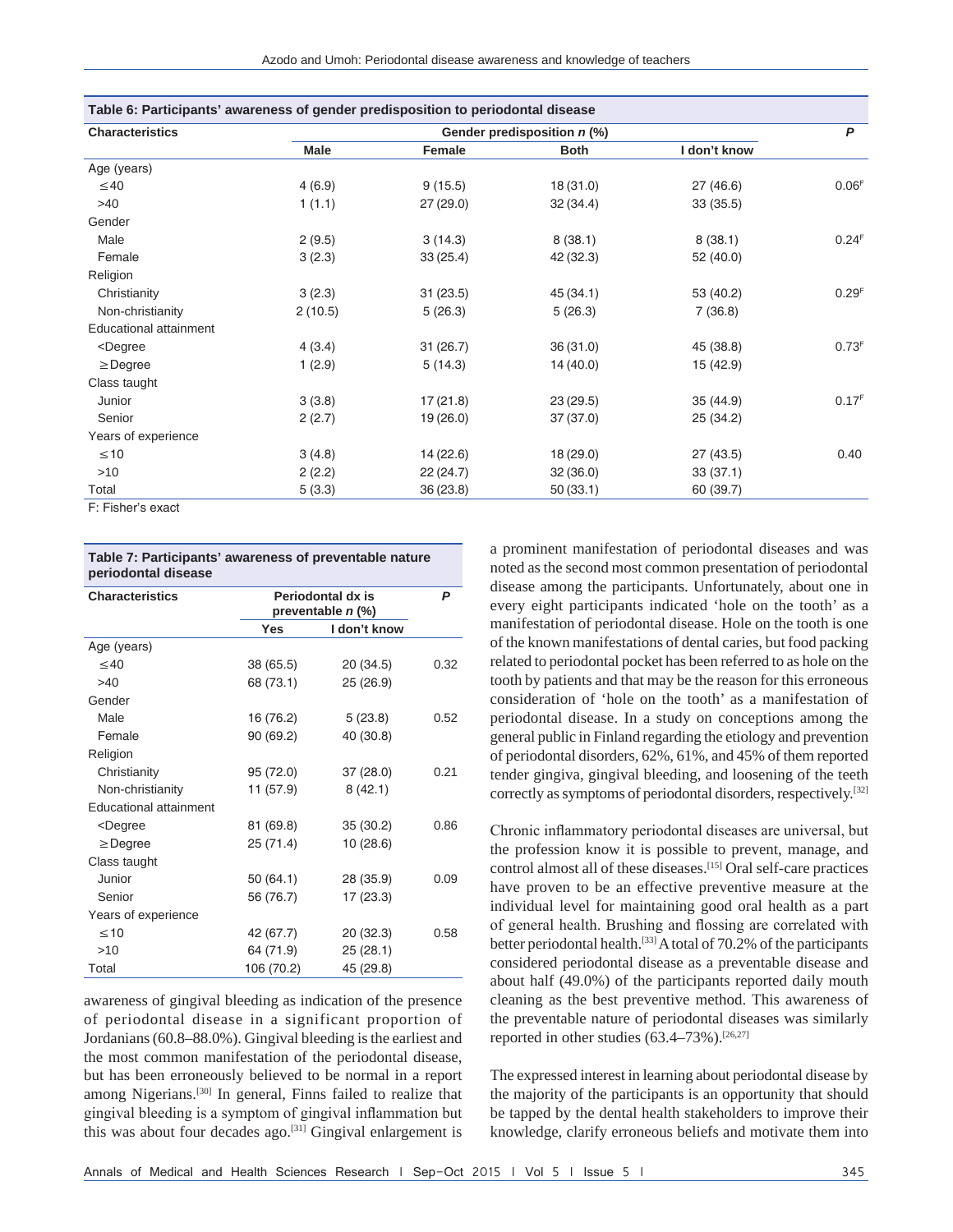| Table 8: Participants' expressed interest in learning about<br>periodontal disease |        |                                 |  |  |  |
|------------------------------------------------------------------------------------|--------|---------------------------------|--|--|--|
|                                                                                    |        | P                               |  |  |  |
| <b>Yes</b>                                                                         | No     |                                 |  |  |  |
|                                                                                    |        |                                 |  |  |  |
| 54 (93.1)                                                                          | 4(6.9) | 0.43                            |  |  |  |
| 90 (96.8)                                                                          | 3(3.2) |                                 |  |  |  |
|                                                                                    |        |                                 |  |  |  |
| 19 (90.5)                                                                          | 2(9.5) | 0.25                            |  |  |  |
| 125 (96.2)                                                                         | 5(3.8) |                                 |  |  |  |
|                                                                                    |        |                                 |  |  |  |
| 126 (95.5)                                                                         | 6(4.5) | 1.00                            |  |  |  |
| 18 (94.7)                                                                          | 1(5.3) |                                 |  |  |  |
|                                                                                    |        |                                 |  |  |  |
| 112 (96.6)                                                                         | 4(3.4) | 0.35                            |  |  |  |
| 32 (91.4)                                                                          | 3(8.6) |                                 |  |  |  |
|                                                                                    |        |                                 |  |  |  |
| 74 (94.9)                                                                          | 4(5.1) | 1.00                            |  |  |  |
| 70 (95.9)                                                                          | 3(4.1) |                                 |  |  |  |
|                                                                                    |        |                                 |  |  |  |
| 58 (93.5)                                                                          | 4(6.5) | 0.45                            |  |  |  |
| 86 (96.6)                                                                          | 3(3.4) |                                 |  |  |  |
| 144 (95.4)                                                                         | 7(4.6) |                                 |  |  |  |
|                                                                                    |        | Interested in learning<br>n (%) |  |  |  |

committed participation, and involvement in maintenance of the periodontal health of schoolchildren. The most preferred methods of learning about the periodontal disease identified as workshops and lectures should be employed to achieve an optimal result.

The findings of this study may be limited because it was conducted among only public primary school teachers. However, it has noted that public primary school teachers are career‑oriented and more qualified and, therefore, will stand to benefit from the planned training. Caution should also be exercised in interpreting the findings of this study which was based strictly on self-reporting

## **Conclusion**

A significant proportion of the participants have heard about periodontal disease from nondental clinic sources. There also existed a poor awareness of etiology, age and gender predispositions, manifestation, complications, and its preventable nature. However, the majority of them indicated interest in learning about the periodontal disease which should be utilized in optimizing their knowledge up to the level that they can be involved in the maintenance of periodontal health of school children.

## **References**

1. Javed F, Näsström K, Benchimol D, Altamash M, Klinge B, Engström PE. Comparison of periodontal and socioeconomic status between subjects with type 2 diabetes mellitus and non‑diabetic controls. J Periodontol 2007;78:2112‑9.

- 2. Javed F, Al-Askar M, Samaranayake LP, Al-Hezaimi K. Periodontal disease in habitual cigarette smokers and nonsmokers with and without prediabetes. Am J Med Sci 2013;345:94‑8.
- 3. Watt RG, Petersen PE. Periodontal health through public health – The case for oral health promotion. Periodontol 2000 2012;60:147‑55.
- Jin LJ, Armitage GC, Klinge B, Lang NP, Tonetti M, Williams RC. Global oral health inequalities: Task group – Periodontal disease. Adv Dent Res 2011;23:221‑6.
- 5. Varenne B, Petersen PE, Ouattara S. Oral health status of children and adults in urban and rural areas of Burkina Faso, Africa. Int Dent J 2004;54:83‑9.
- 6. Gökalp SG, Dogan BG, Tekçiçek MT, Berberoglu A, Unlüer S. National survey of oral health status of children and adults in Turkey. Community Dent Health 2010;27:12‑7.
- 7. Petersen PE, Ogawa H. Strengthening the prevention of periodontal disease: The WHO approach. J Periodontol 2005;76:2187‑93.
- 8. Petersen PE, Ogawa H. The global burden of periodontal disease: Towards integration with chronic disease prevention and control. Periodontol 2000 2012;60:15‑39.
- 9. Petersen PE, Baehni PC. Periodontal health and global public health. Periodontol 2000 2012;60:7‑14.
- 10. Michalowicz BS, Aeppli D, Virag JG, Klump DG, Hinrichs JE, Segal NL, *et al.* Periodontal findings in adult twins. J Periodontol 1991;62:293‑9.
- 11. Haleem A, Siddiqui MI, Khan AA. School‑based strategies for oral health education of adolescents – A cluster randomized controlled trial. BMC Oral Health 2012;12:54.
- 12. Petersen PE, Peng B, Tai B, Bian Z, Fan M. Effect of a school-based oral health education programme in Wuhan city, peoples republic of China. Int Dent J 2004;54:33‑41.
- 13. Frencken JE, Borsum‑Andersson K, Makoni F, Moyana F, Mwashaenyi S, Mulder J. Effectiveness of an oral health education programme in primary schools in Zimbabwe after 3.5 years. Community Dent Oral Epidemiol 2001;29:253‑9.
- 14. Flanders RA. Effectiveness of dental health educational programs in schools. J Am Dent Assoc 1987;114:239-42.
- 15. Croxson LJ. Periodontal awareness: The key to periodontal health. Int Dent J 1993;43:167-77.
- 16. Brady WF. Periodontal disease awareness. J Am Dent Assoc 1984;109:706‑10.
- 17. Rise J, Sögaard AJ. Effect of a mass media periodontal campaign upon preventive knowledge and behavior in Norway. Community Dent Oral Epidemiol 1988;16:1‑4.
- 18. Savage KO. A pilot study of periodontal disease awareness amongst Nigerians. Afr Dent J 1994;8:30‑5.
- 19. Bakdash MB, Lange AL, McMillan DG. The effect of a televised periodontal campaign on public periodontal awareness. J Periodontol 1983;54:666‑70.
- 20. Jiang H, Tai B, Du M. A survey on dental knowledge and behavior of mothers and teachers of school children. Hua Xi Kou Qiang Yi Xue Za Zhi 2002;20:219‑20, 222.
- 21. Mumghamba EG, Markkanen HA, Honkala E. Risk factors for periodontal diseases in Ilala, Tanzania. J Clin Periodontol 1995;22:347‑54.
- 22. Odusanya SA. Tooth loss among Nigerians: Causes and pattern of mortality. Int J Oral Maxillofac Surg 1987;16:184-9.